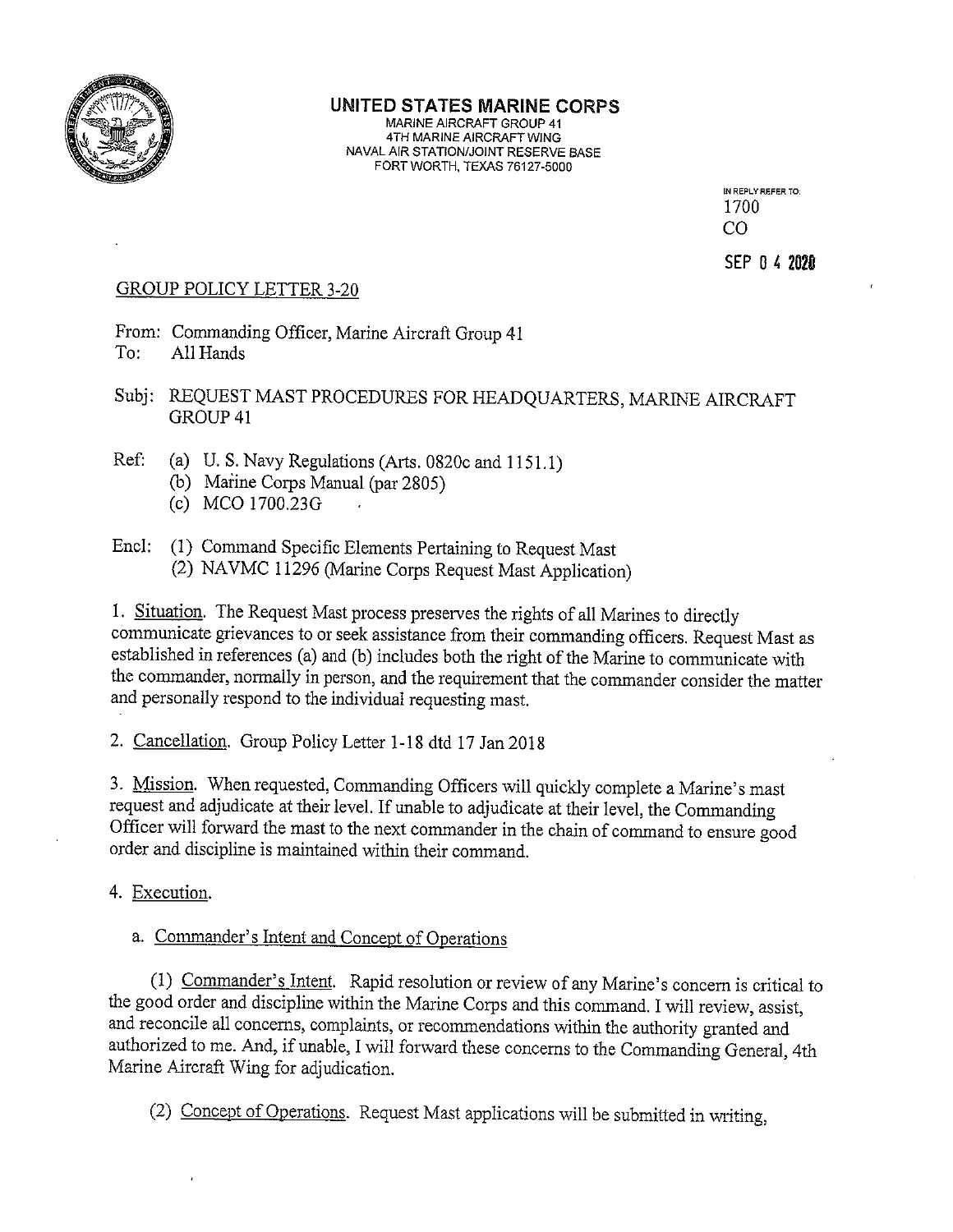## GROUP POLICY LETTER 3-20

utilizing NAVMC form 11296 (enclosure 2) via the chain of command to the commander with whom the Marine is requesting an audience with. Once submitted, the request mast should be completed within one working day after submission. Submission of <sup>a</sup> request mast to the MAG 41 Sergeant Major, Executive Officer, or Adjutant begins the process.

#### b. Coordinating Instructions.

(1) All members ofMAG-41 exercising Request Mast shall do so utilizing the references, which describe the process and procedural aspects of Request Mast and the enclosures, which describe the command specific elements.

(2) Marines requesting mast have no obligation to reveal the purpose or content to the chain of command below the first slated commander, but is encouraged to review the request with senior enlisted and officers to refine and assist their grievances. Any assistance provided by anyone DOES NOT satisfy the request mast process. Once initiated, Marines requesting mast must be enabled and allowed by all Marines to complete the request mast to his or her commanding officer.

(3) Marines in the chain of command assisting <sup>a</sup> Marine requesting mast WILL NOT recommend, block or impede the request mast process. Assistance is encouraged as mentoring and mental sharpening of the condition and outcome the Marine is seeking. Marines are not required to inform their chain of command of the nature or details of the request mast.

5. Administration and Logistics.

a. MAG-41 Site Support Sergeant Major or Group Sergeant Major shall:

(1) Provide administrative assistance as delineated in the enclosures.

(2) Ensure that this directive is posted on all Troop information boards and readily available to all personnel in this command.

(3) Facilitate the process of Request Mast applications addressed to the Commanding General for Consideration.

b. Commanding Officers, Officers in Charge, and Staff Noncommissioned Officers shall:

(1) Ensure that all personnel are familiar with this policy and the associated command specific elements

(2) Develop and post their command's policy and ensure it is posted on all Troop Information Boards and readily available to all personnel.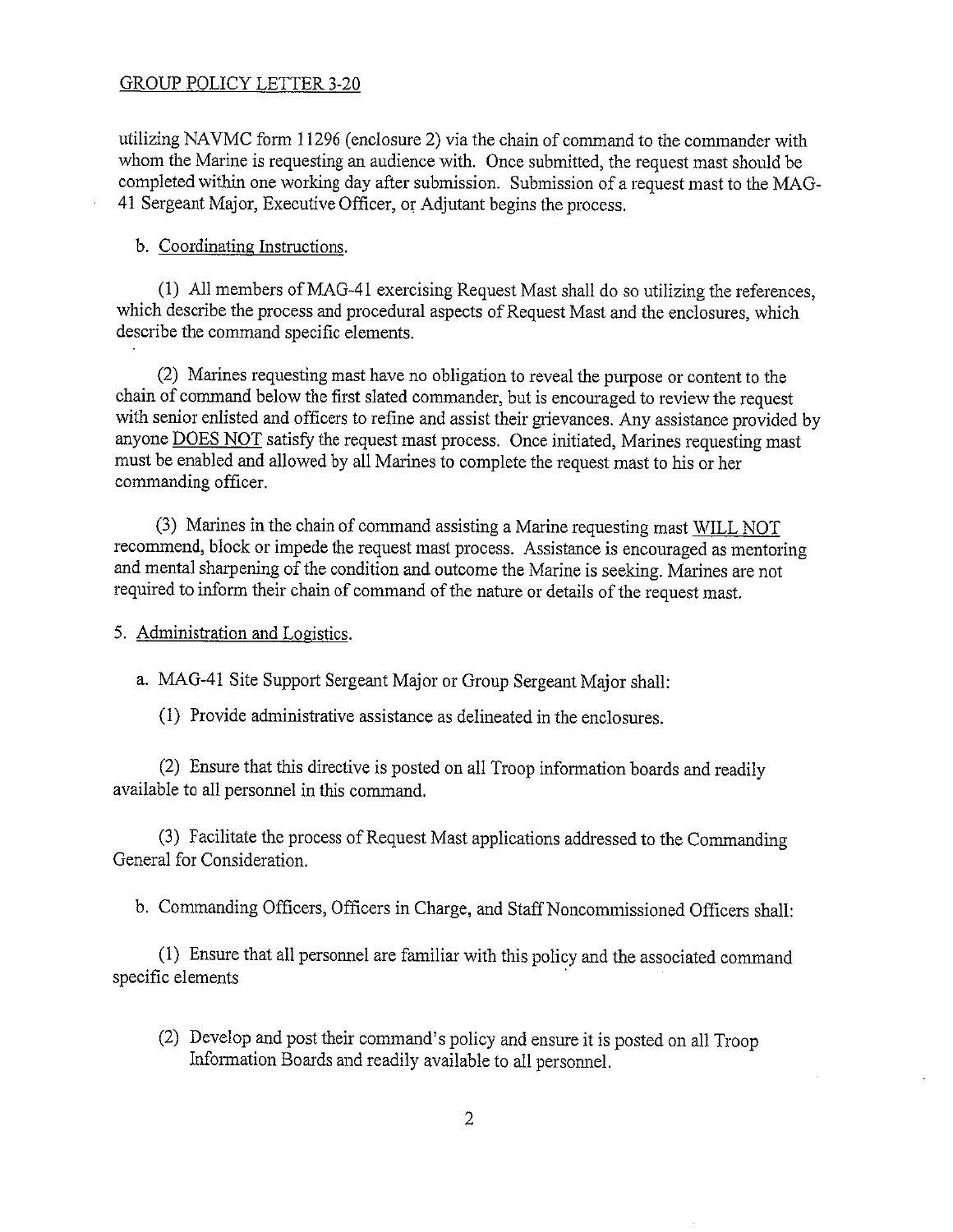### GROUP POLICY LETTER 3-20

(3) Educate Marines in the proper conduct of the Request Mast program.

(4) Forward any Request Mast to the Commanding Officer within one working day where a Marine has completed the NAVMC form 11296 and requests adjudication at the next level. Marines requesting mast will be seen by the Commanding Officer before any request is forwarded to the next Commander in the chain of command. If <sup>a</sup> face-to-face meeting is not possible, then <sup>a</sup> video teleconference (VTC) is <sup>a</sup> suitable alternate. If VTC is not available, then <sup>a</sup> telephone conversation is the last approved alternate. Email, text, and written communication is not authorized.

(5) Detachment OIC's, when appointed in writing and deployed, are authorized to act as the Marine's first element in the Request Mast process. There are no other times when Detachment OIC's may adjudicate request masts.

6. Command and Signal.

- a. Command. This order is applicable to all uniformed members of this Command,
- b. Signal. This order is effective the date signed.

**NSON**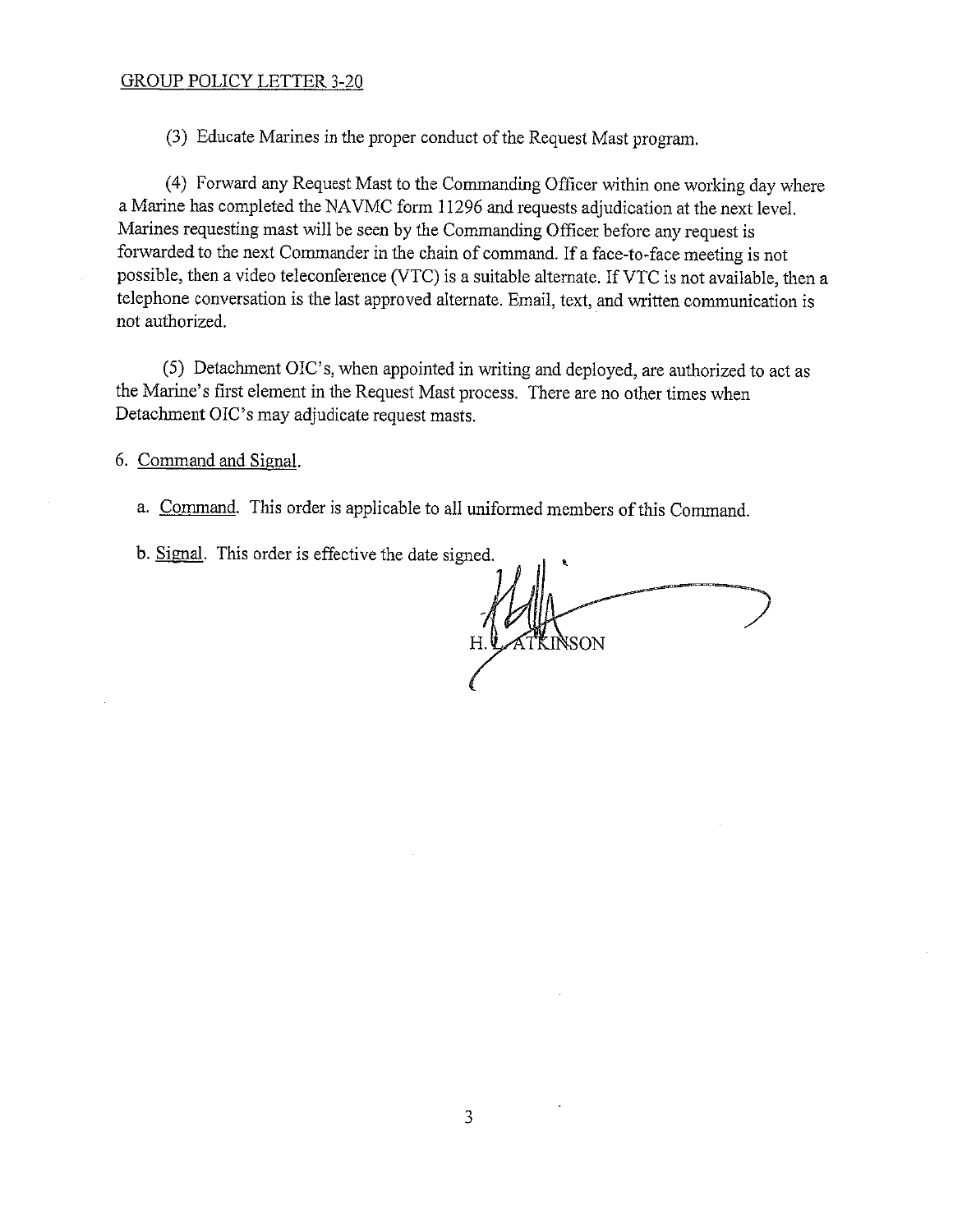#### COMMAND SPECIFIC ELEMENTS PERTAINING TO REQUEST MAST

1. Command points of contact to initiate <sup>a</sup> Request Mast application for Marine Aircraft Group <sup>41</sup> (MAG—41} are located at <sup>1068</sup> Boyington Drive, Naval Air Station, Joint Reserve Base, Fort Worth, Texas 76127:

a. Enlisted: Site Sergeant Major at (817) 782—2703

b. Officer:

(1) Site Executive Officer at (817) 782—2702

(2) Group Adjutant at (817) 782—2704

2. Request Mast chain of command is as follows:

a. Commanding Officer, MAG—41 located at 1068 Boyington Drive, Naval Air Station, Joint Reserve Base, Fort Worth, Texas 76127, (817) 782—2701

b. Commanding General, 4th Marine Aircraft Wing, <sup>2000</sup> Opelousas Avenue, New Orleans, Louisiana, 70114, (504) 697—9202.

3. The following squadrons fall under the chain of command for Request Mast purposes:

a. Marine Fighter Attack Squadron (VMFA) 112, located in building 1403, Naval Air Station, Joint Reserve Base, Fort Worth, Texas76127.

b. Marine Aerial Refueler Transport Squadron (VMGR) 234, located in building <sup>1050</sup> Naval Air Station, Joint Reserve Base, Fort Worth, Texas 76127

c. Marine Aviation Logistics Squadron (MALS) 41, located in building 1055, Naval Air Station, Joint Reserve Base, Fort Worth, Texas76127.

d. Marine Transport Squadron (VMR) 1, located in building <sup>1050</sup> Naval Air Station, Joint Reserve Base, Port Worth, Texas 76127.

e. Marine Medium Tiltrotor Squadron (VMM) 764, located in building <sup>9670</sup> Marine Corps Air Station, Miramar, CA 92145.

f. Marine Fighter Attack Squadron (VMFT) 401, located in building 146, Marine Corps Air Station, Yuma, Arizona 85369.